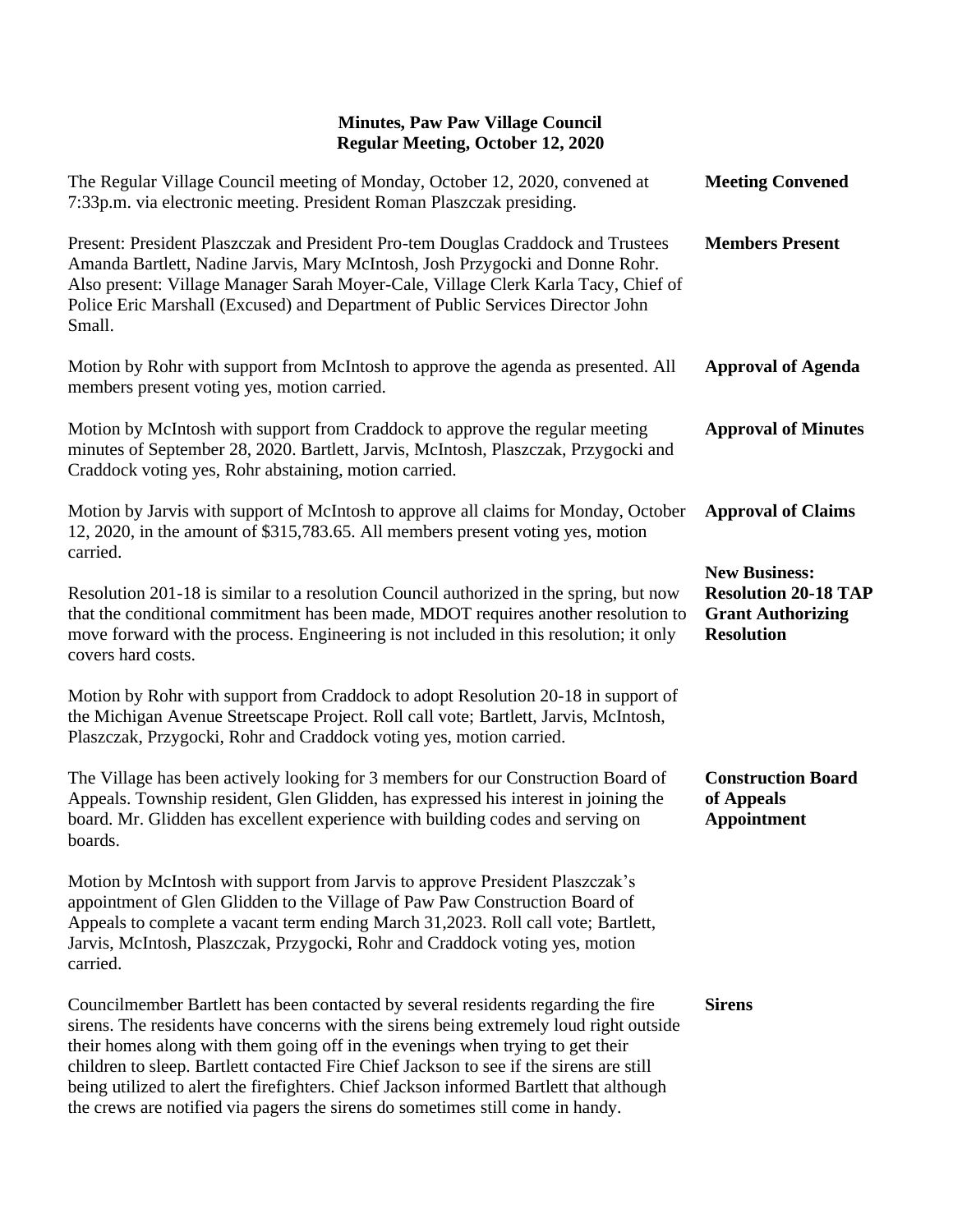Councilmember Jarvis noted she has not heard any complaints regarding the sirens other than the noon whistle goes off several minutes late.

Councilmember McIntosh states that she lives further out of town so she cannot comment on how loud the sirens are outside of residents' homes. McIntosh inquired if the sirens could possibly be relocated away from direct contact with residences. McIntosh notes she is extremely grateful for all of the men and women who volunteer their time on the fire department.

Councilmember Przygocki inquired if the additional noon whistle could be eliminated. Director Small responded that the noon whistle is used for testing the siren daily.

Director Small stated that the sirens are hardwired directly from the County DOC/Fire Department and cannot be individually adjusted and could be expensive to relocate.

It is the consensus of Council to have Small look into what type of notification systems other municipalities are utilizing along with checking pricing for more modern devices that may be available.

Motion by Jarvis with support from Craddock to table the acceptance of the Briggs Mill Dam proposal pending review by an attorney. All members present voting yes, motion carried.

Moyer-Cale updated Council on the progress being made in regards to the upcoming Michigan Avenue streetscape project

Motion by Jarvis with support by Rohr to enter into a closed session at 8:37pm under section 8(a) of the Michigan Open Meetings Act to consider a periodic personnel evaluation of public employee Sarah Moyer-Cale at the employee's request. Roll Call Vote: Plaszczak, Craddock, Bartlett, Jarvis, McIntosh, Przygocki, Rohr all voting yes, motion carried.

Council exited the closed session and reentered the open session at 9:05pm.

Motion by Rohr with support by Craddock to approve the annual raise for the Village Manager as stated in the employment contract. All members present voting yes, motion carried.

No Report.

Jarvis reported the Public Services Committee met to discuss starting the lead & copper changeouts, tree limb trimming, possibly selling the new boom truck, leaf pickup beginning 10/26, winterizing the parks & hydrants and DPS employees Richardson and Brooks virtually attending water/sewer classes.

**Ongoing Business: Briggs Mill Dam Engineering Proposal**

**Streetscape Project**

**Closed Session: Village Manager Annual Review**

**Committee Meetings and Reports Finance and Admin**

**Public Services**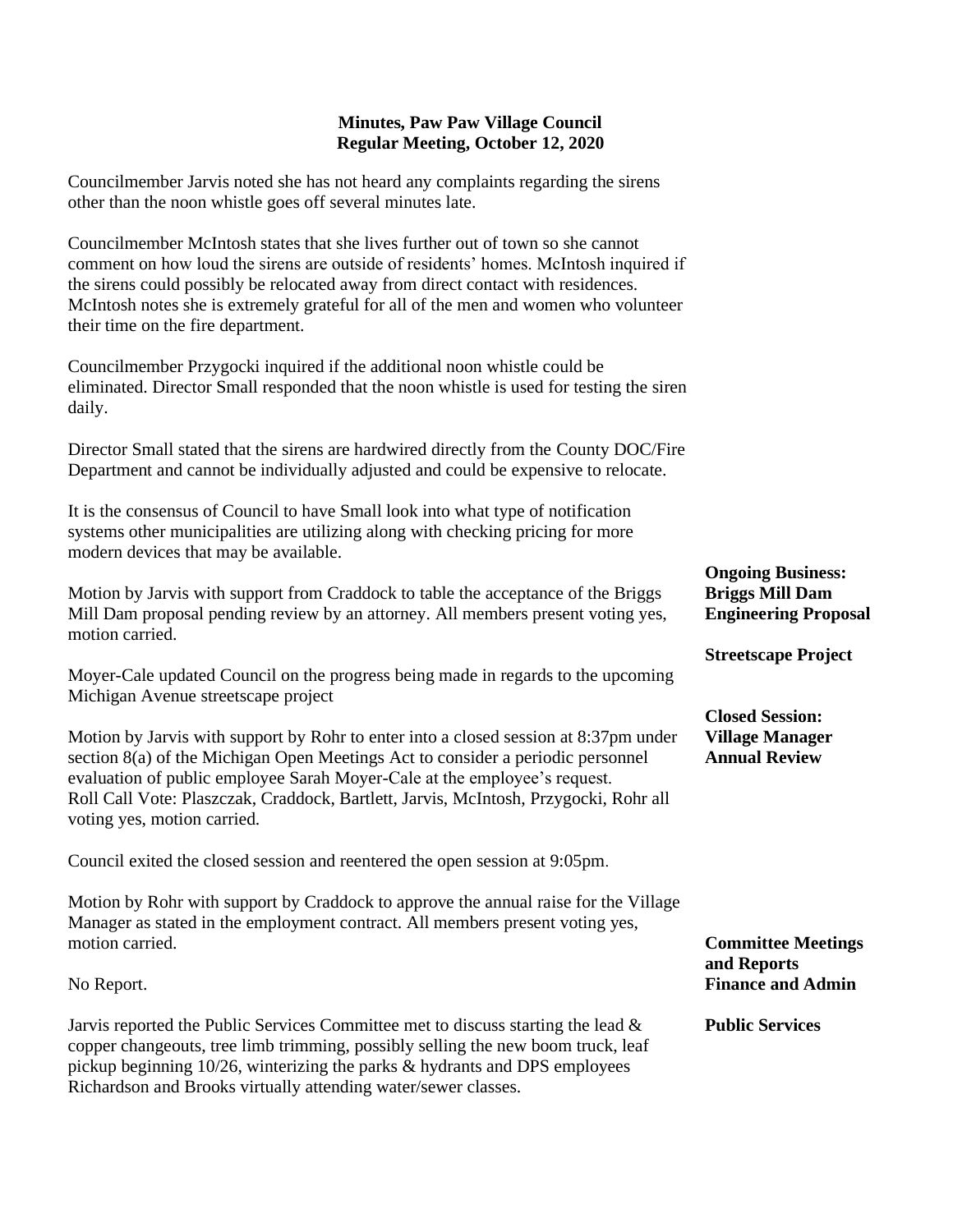| Jarvis reported the Parks and Rec Committee met to discuss the Sunset Parks<br>restrooms, 5-year rec plan, Tyler Field restroom rehab, possibly installing a gate at the<br>boat launch and pulling the weed boat for the winter.                                                                                                                                                                                                                                                                                                                                                                                                                                                                                                                                                                                                                                                                                                                                             | <b>Parks and Rec</b>                                        |
|-------------------------------------------------------------------------------------------------------------------------------------------------------------------------------------------------------------------------------------------------------------------------------------------------------------------------------------------------------------------------------------------------------------------------------------------------------------------------------------------------------------------------------------------------------------------------------------------------------------------------------------------------------------------------------------------------------------------------------------------------------------------------------------------------------------------------------------------------------------------------------------------------------------------------------------------------------------------------------|-------------------------------------------------------------|
| No Report.                                                                                                                                                                                                                                                                                                                                                                                                                                                                                                                                                                                                                                                                                                                                                                                                                                                                                                                                                                    | <b>DDA</b>                                                  |
| No Report.                                                                                                                                                                                                                                                                                                                                                                                                                                                                                                                                                                                                                                                                                                                                                                                                                                                                                                                                                                    | <b>Economic Develop</b>                                     |
| Jarvis reported the Farmers Market the final day for the market was October 11 <sup>th</sup> . The<br>current plan is to reopen the market July 11, 2021.                                                                                                                                                                                                                                                                                                                                                                                                                                                                                                                                                                                                                                                                                                                                                                                                                     | <b>Farmers Market</b>                                       |
| Craddock reported the fire department responded to over 60 calls during the month of<br>September.                                                                                                                                                                                                                                                                                                                                                                                                                                                                                                                                                                                                                                                                                                                                                                                                                                                                            | <b>Fire Board</b>                                           |
| No Report.                                                                                                                                                                                                                                                                                                                                                                                                                                                                                                                                                                                                                                                                                                                                                                                                                                                                                                                                                                    | <b>Historical Committee</b>                                 |
| No Report.                                                                                                                                                                                                                                                                                                                                                                                                                                                                                                                                                                                                                                                                                                                                                                                                                                                                                                                                                                    | <b>Housing Commission</b>                                   |
| No Report.                                                                                                                                                                                                                                                                                                                                                                                                                                                                                                                                                                                                                                                                                                                                                                                                                                                                                                                                                                    | <b>Maple Lake</b><br><b>Preservation</b>                    |
| No Report.                                                                                                                                                                                                                                                                                                                                                                                                                                                                                                                                                                                                                                                                                                                                                                                                                                                                                                                                                                    | <b>Planning Commission</b>                                  |
| No Report.                                                                                                                                                                                                                                                                                                                                                                                                                                                                                                                                                                                                                                                                                                                                                                                                                                                                                                                                                                    | <b>Wellhead Protection</b>                                  |
| No Report.                                                                                                                                                                                                                                                                                                                                                                                                                                                                                                                                                                                                                                                                                                                                                                                                                                                                                                                                                                    | Wine & Harvest                                              |
| Craddock inquired about the use of Nixle and if it was effective. Manager Moyer-Cale<br>noted it was challenging to get people to learn about it and sign up but the numbers<br>were growing.                                                                                                                                                                                                                                                                                                                                                                                                                                                                                                                                                                                                                                                                                                                                                                                 | <b>Council Member</b><br><b>Comments</b><br><b>Craddock</b> |
| Jarvis thanked everyone for their support of the farmers' market. She noted that the<br>market had a great turnout and the vendors were very happy starting later in the<br>season when they had more goods available.                                                                                                                                                                                                                                                                                                                                                                                                                                                                                                                                                                                                                                                                                                                                                        | Jarvis.                                                     |
| Manager Moyer-Cale noted that she had sent the council an email from a concerned<br>resident about the decorations downtown. The consensus of Council was to take no<br>action on the decorations and expressed they felt they were not inappropriate. Moyer-<br>Cale reported that an electronic/paper survey will be going out soon regarding the<br>residents' utilization of the Village's parks and recreation areas. Moyer-Cale was<br>contacted Friday by a consultant from Wightman regarding the Antwerp/Mattawan<br>Trail. The consultant would like the Village to apply for a Natural Resources Trust<br>Fund grant to cover expenses for the part of the trail that runs through Paw Paw.<br>Moyer-Cale had planned to apply for a NRTF grant to fund the essential rehabilitation<br>of the Maple Island bridge. Applying for the grant now could hinder being awarded<br>funding for the bridge project later. Though Moyer-Cale and Council support the trail | <b>Manager Comments</b>                                     |